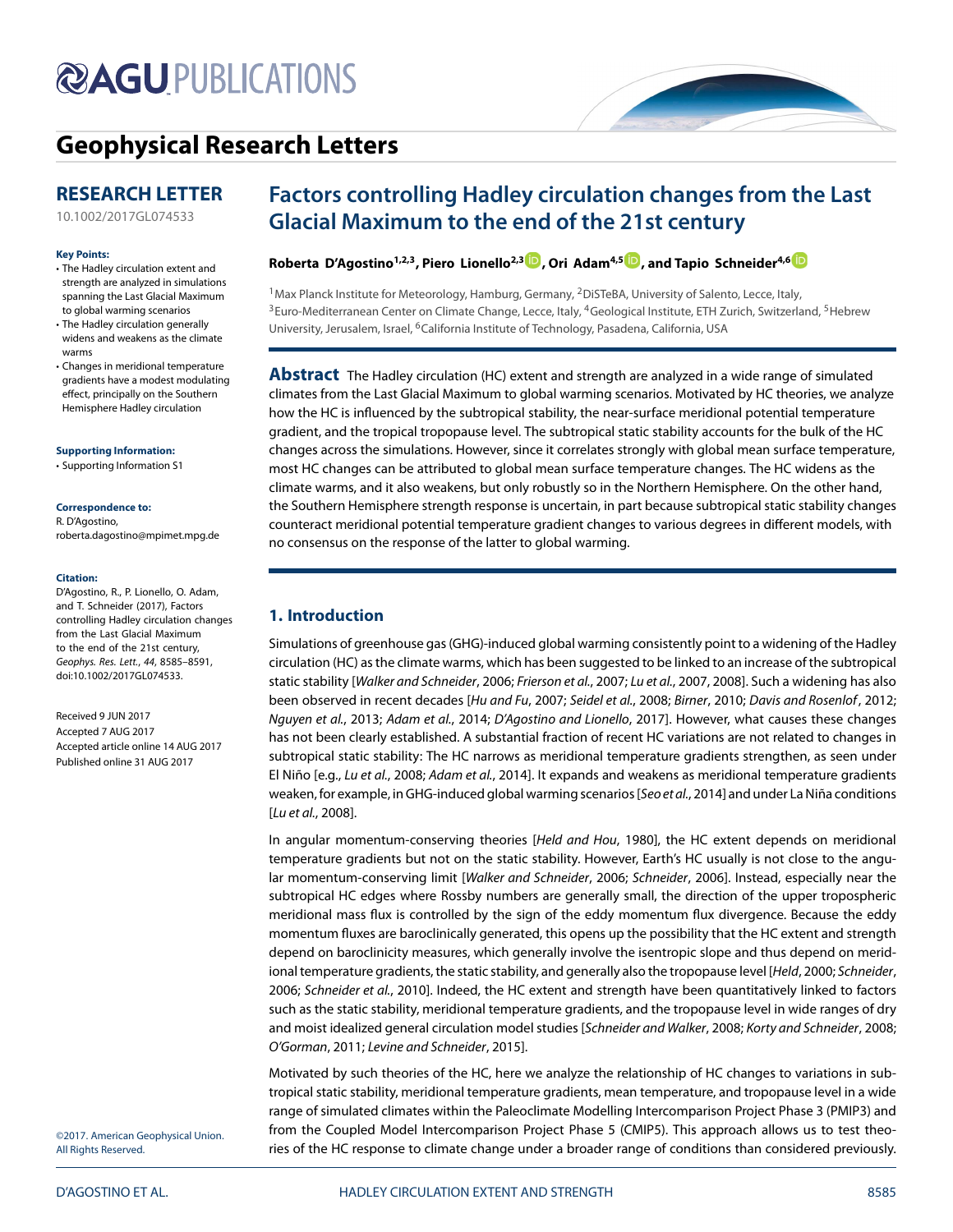We include simulations of GHG warming, as most previous studies did [Lu et al., [2007,](#page-5-1) [2008;](#page-6-1) Seo et al., [2014\]](#page-6-4), and also simulations with changes in orbital parameters and ice cover.

### **2. Data and Methods**

We use monthly PMIP3 and CMIP5 data from the Last Glacial Maximum (LGM), Mid-Holocene (MIDH), Pre-Industrial Control (PIC), Historical (HIST), and Representative Concentration Pathways 4.5 and 8.5 (RCP4.5 and RCP8.5) experiments. For each of these experiments, we use the first ensemble member (r1i1p1) of available models (Table S1 in the supporting information). All data sets are zonally averaged and interpolated to 1∘ latitude resolution.

Analysis is based on the meridional mass stream function:

$$
\psi = \frac{2\pi a \cos \phi}{g} \int_0^p v \, \mathrm{d}p \,,\tag{1}
$$

where v is the zonal mean meridional wind component, p is pressure, q is the gravitational acceleration, q is Earth's radius, and  $\phi$  is latitude. As an index of HC extent, we compute by linear interpolation the subtropical zero-crossing latitude of  $\psi$  averaged between the 300 and 700 hPa levels. As an index of HC strength, we use the stream function maximum in the Northern Hemisphere (NH) and minimum in the Southern Hemisphere (SH) between the 100 and 700 hPa levels and equatorward of 30∘. We use absolute values for the indices of NH and SH HC extent ( $\phi_{NH}$  and  $\phi_{SH}$ ) and strength ( $\psi_{NH}$  and  $\psi_{SH}$ ).

Climatologies are calculated for the last 30 years of the RCP experiments, for the years 1979–2004 of the HIST experiment, for the full length of the PIC time series, and over 200 years centered at year 1000 for MIDH and LGM. We examine the covariance of the HC extent and strength with the following factors:

- 1. The first factor is the tropical mean surface temperature (⟨TT⟩) equatorward of 30∘. Here we use ⟨TT⟩ instead of the global mean surface temperature to minimize effects of enhanced continental warming and ice sheet cover changes. However, results based on global mean temperature do not differ qualitatively from those based on  $\langle TT \rangle$ , as their correlation is very high ( $R = 0.96$ , 5% significance level, Student's t test).
- 2. The second factor is the meridional near-surface (averaged between the 700 and 800 hPa levels) potential temperature contrast  $(\Delta_h \theta)$ , calculated as the difference between the potential temperature in the deep tropics (equatorward of 10∘) and the extratropics (between 40∘ to 60∘ in each hemisphere).
- 3. The third factor is the subtropical near-surface static stability  $(\Delta, \theta)$ , defined as the potential temperature difference between the 700 and 800 hPa levels and averaged between 20∘ and 40∘ latitude in each hemisphere.
- 4. The last factor is the tropical (15°S–15°N) tropopause pressure level  $(p_t)$ , calculated as the lowest level at which the lapse rate drops below 2 K km<sup>-1</sup>, following the method described in *Birner* [\[2010\]](#page-5-3).

#### **3. Results**

Figure [1](#page-2-0) shows the seasonal cycle of HC strength and extent across the climates, computed as the ensemble mean of seasonal cycles in individual models. Across all seasons, both  $\phi_{NH}$  and  $\phi_{SH}$  shift poleward from the coldest (LGM) to the warmest (RCP8.5) experiment. In the NH, the poleward shift is larger in late boreal summer/early fall than in the winter, while in the SH it is approximately constant throughout the year. In the NH, the month in which the maximum northward extent is reached shifts progressively later in the year as the climate warms, being delayed by about 1 month in the warmest relative to the coldest climate. This likely reflects the tendency for a delayed retreat of the Northern Hemisphere summer monsoons under global warming [Kitoh et al., [2013\]](#page-5-11). The winter and summer HC generally weaken with global warming in both hemispheres, roughly in proportion to their climatological mean strength. The NH winter HC is strongest and narrowest in LGM. In contrast, the SH winter HC is strongest and narrowest in MIDH. This suggests that interhemispheric temperature differences (which are maximal during NH winter in LGM and during SH winter in MIDH, see Figure S1) can modulate HC extent and strength [Chiang and Friedman, [2012\]](#page-5-12).

Since HC strength variations are most significant in winter, and since HC extent variations are consistent across all seasons, here we focus on winter HC variations. Analysis of summer HC variations is provided in the supporting information.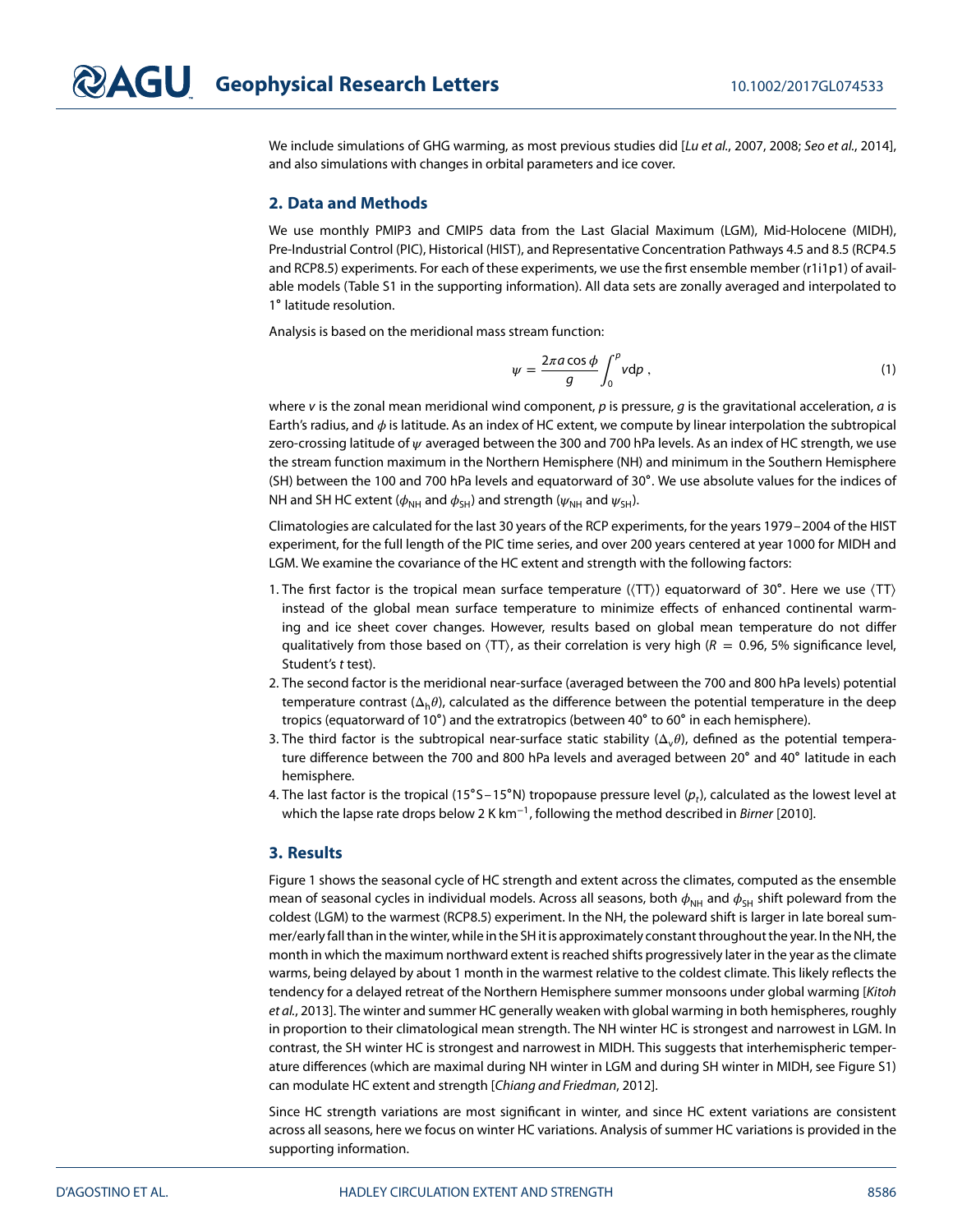

<span id="page-2-0"></span>**Figure 1.** Seasonal cycle of the multimodel ensemble mean (a)  $\phi_{NH}$ , (b)  $\phi_{SH}$ , (c)  $\psi_{NH}$ , and (d)  $\psi_{SH}$ . Experiment color codes are listed in Figure [1a](#page-2-0) for LGM (ensemble mean ⟨TT⟩ = 294.0 K), MIDH (296.5 K), PIC (296.9 K), HIST (297.4 K), RCP4.5 (299.0 K), and RCP8.5 (300.6 K).

Figure [2](#page-2-1) shows the multimodel mean winter stream function difference in the LGM, MIDH, and RCP8.5 scenarios relative to PIC. The PIC multimodel mean was calculated separately for LGM, MIDH, and RCP8.5, accounting for the different model ensembles in each experiment. However, this does not affect results significantly, as shown by the similarity of the reference PIC stream functions (black contours) in the three columns. The HC shows opposite behaviors between the coldest (LGM) and the warmest (RCP8.5) experiment: in both hemispheres, the HC shifts poleward and weakens and the tropopause pressure level decreases (height increases) with global warming, as was shown in previous studies [Diaz and Bradley, [2004;](#page-5-13) Schneider, [2004;](#page-6-9) Otto-Bliesner and Clement, [2004;](#page-6-10) Schneider, [2007;](#page-6-11) Braconnot et al., [2007\]](#page-5-14). On the other hand, the HC in MIDH differs substantially from both LGM and RCP8.5, with a northward displacement and weakening of the NH HC relative to PIC in austral winter and little change in boreal winter.



<span id="page-2-1"></span>**Figure 2.** Multimodel ensemble mean stream function difference between LGM, MIDH, and RCP8.5 and relative to PIC. In each panel, the difference is indicated by filled colors (contour interval 10 Sv, 1 Sv = 10<sup>9</sup> kg s<sup>−1</sup>) for December– February (a, c, and e) and June–August (b, d, and f). Black contours show the PIC reference stream function: dashed (solid) lines indicate negative (positive) values of the stream function (contour interval 40 Sv).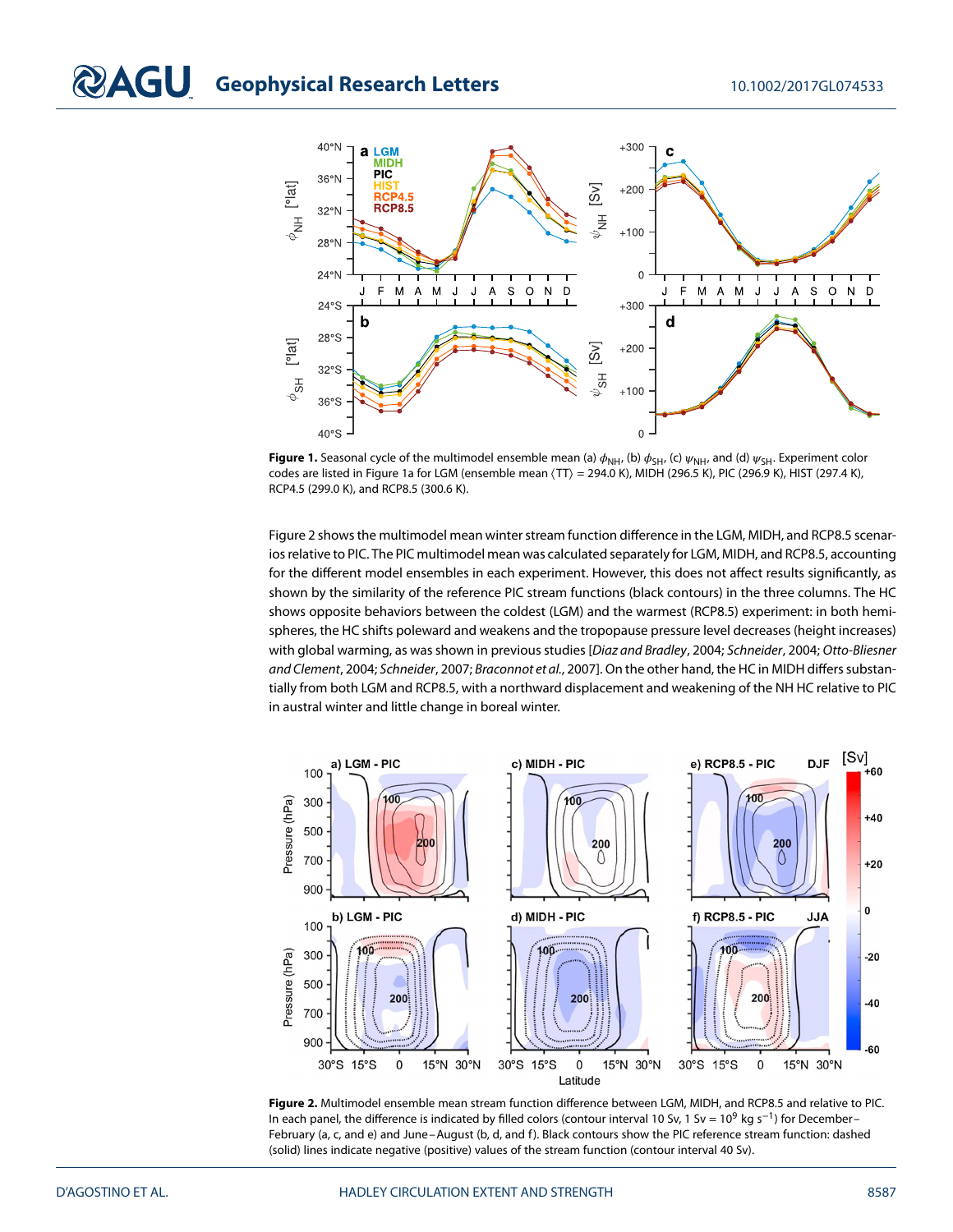

<span id="page-3-0"></span>**Figure 3.** Correlation coefficients across the collection of simulations (Figures S2 and S3) between winter values of (a)  $\phi_{\text{NH}}$  and  $\phi_{\text{SH}}$  and (b)  $\psi_{NH}$  and  $\psi_{SH}$  with  $\Delta_h \theta$ ,  $\Delta_v \theta$ ,  $p_t$ , and  $\langle TT \rangle$  in the NH (gray bars) and SH (white bars). Error bars show lower and upper bounds for a 95% confidence interval for each correlation coefficient.

In order to identify the dominant mechanisms leading to HC changes, we compute the linear regression coefficients of the HC extent and strength on factors associated with theories of the HC. To reduce the sensitivity of our results to variability in the mean states of the climate models, we base our analysis on deviations from the PIC experiment, denoted by  $\delta$  and computed separately for each climate model. Robust regressions are used to reduce sensitivity to outliers [Huber, [1981\]](#page-5-15). Figure [3](#page-3-0) shows the correlation coefficients and their error bars based on the scatter plots in supporting information Figures S2 and S3.

They indicate a consistent relation of the HC in both hemispheres with subtropical static stability  $\Delta_v \theta$  and tropopause level  $p_t$ . The HC widens and weakens as the subtropical static stability increases and as the tropical tropopause pressure level decreases. Both factors explain a comparable amount of  $\phi_{NH}$ ,  $\phi_{SH}$ ,  $\psi_{NH}$ , and  $\psi_{SH}$  variance (Table [2\)](#page-4-0). However, they are themselves strongly correlated (Table [1\)](#page-3-1) and therefore cannot be regarded as independent predictors. Additional details for specific models and intermodel spread are provided in Figures S2 and S3.

The dependence of HC extent and strength on  $\Delta_h \theta$  differs between the hemispheres. In the SH,  $\Delta_h \theta$  increases with global warming, while in the NH it decreases, primarily because  $\Delta_h \theta$  increases in the NH in the LGM simulations as a result of ice cover changes. In general, identifying how much the HC strength in the SH ( $\psi_{\text{SH}}$ ) is influenced by the various factors we considered is made difficult by its weak overall change with global warming. Note that the opposite signs of the correlation of  $\Delta_h\theta_{SH}$  and  $\Delta_h\theta_{NH}$  with  $\langle TT \rangle$ , on one hand, and the weak correlation of  $\psi_{\text{SH}}$  with all factors (Figure [3b](#page-3-0) and Table [2\)](#page-4-0), with large error bars reflecting the large scatter among simulations, reinforce these statements.

As shown in Table [1,](#page-3-1) all factors are strongly correlated with the tropical temperature ⟨TT⟩. Figure [4](#page-4-1) show scatterplots of  $\phi_{NH}$ ,  $\phi_{SH}$ ,  $\psi_{NH}$ , and  $\psi_{SH}$ , all versus  $\langle TT \rangle$ . The HC edges shift poleward with increasing  $\langle TT \rangle$  in both hemispheres at a similar rate of 0.35°/K. The HC weakens with increasing  $\langle TT \rangle$  only in the NH, at a rate of 6 sverdrup (Sv)/K. The SH exhibits a large intermodel spread, with 50% of the models showing a strengthening of the SH HC under warming. Variations of tropical temperatures ⟨TT⟩ alone can explain 62% of the wintertime variance in the NH strength  $\phi_{NH}$ , 90% of  $\phi_{SH}$ , 71% of  $\psi_{NH}$ , and 6% of  $\psi_{SH}$ . Results during the summer do not differ qualitatively from winter, except for the NH summer HC, which robustly contracts equatorward with global warming, as a result of a seasonality change (Figure S4).

Since the various factors cannot easily be isolated because of their strong correlations, we evaluate the combined contribution of the factors in a multiple regression model using  $\Delta_h \theta$ ,  $\Delta_v \theta$ , and  $p$ , as predictors.

<span id="page-3-1"></span>

| Table 1. Mutual Winter Correlations (R) Between Tropical Surface                                         |
|----------------------------------------------------------------------------------------------------------|
| Temperature ( $\langle TT \rangle$ ), Meridional Temperature Gradient ( $\Delta_h \theta$ ), Subtropical |
| Static Stability ( $\Delta_{\nu}\theta$ ), and Tropical Tropopause ( $p_t$ ), for the NH (Above          |
| Diagonal) and SH (Below Diagonal) <sup>a</sup>                                                           |

| R                    | (TT)    | $\Delta_h \theta$ | $\Delta_{\nu}\theta$ | $p_t$   |
|----------------------|---------|-------------------|----------------------|---------|
| $\langle TT \rangle$ | -       | $-0.57$           | $+0.85$              | $-0.93$ |
| $\Delta_h \theta$    | $+0.59$ | $\qquad \qquad$   | $-0.54$              | $+0.49$ |
| $\Delta_{\nu}\theta$ | $+0.97$ | $+0.55$           |                      | $-0.92$ |
| $p_t$                | $-0.93$ | $-0.52$           | $-0.92$              |         |

<sup>a</sup> All correlations are significant (5% significance level, Student's t test).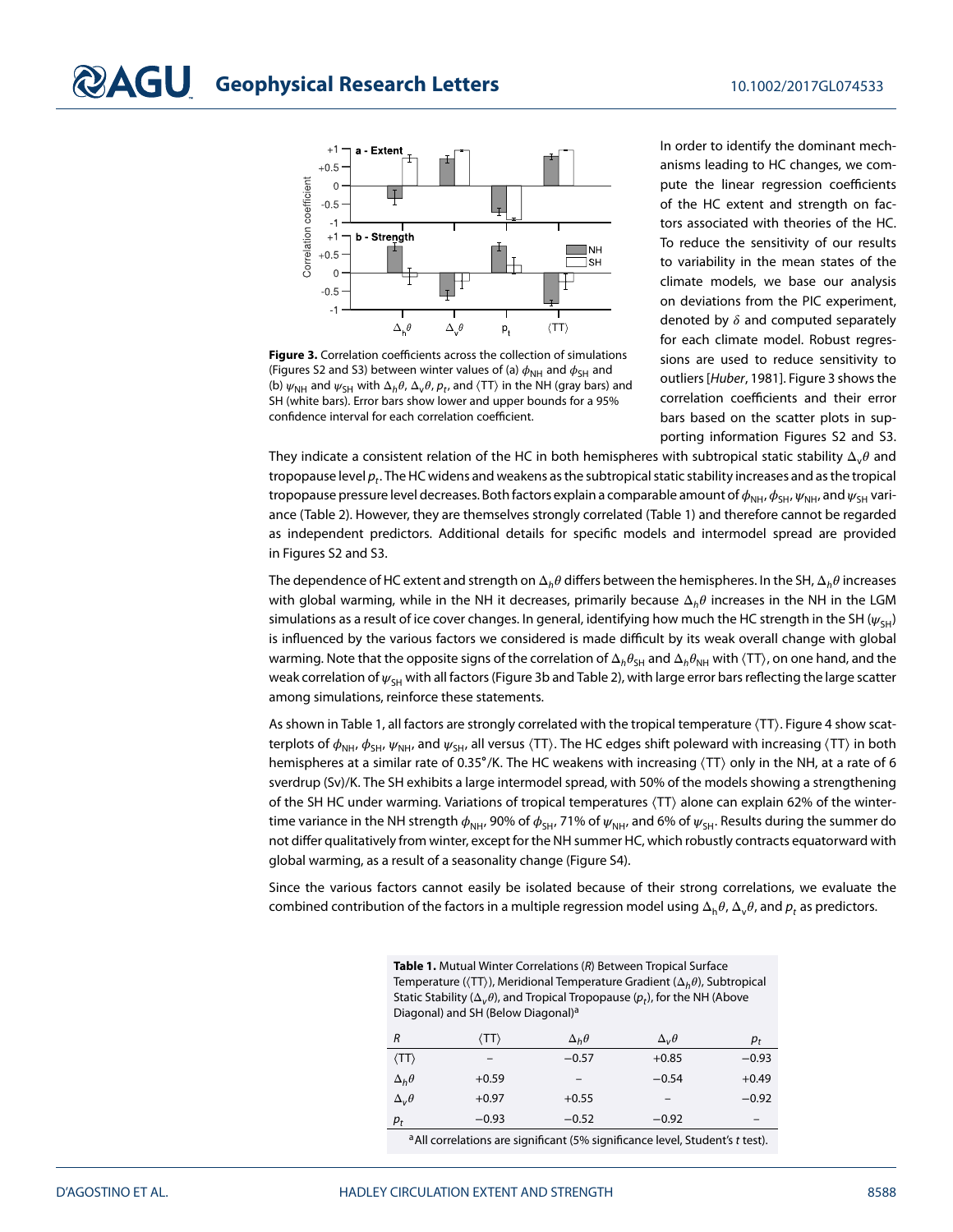<span id="page-4-0"></span>**Table 2.** Explained Variance ( $R^2$ ) For Regression Models of  $\phi_{NH}$ ,  $\phi_{SH}$ ,  $\psi_{NH}$ , [a](#page-4-0)nd  $\psi_{\text{SH}}$  on  $\Delta_h \theta$ ,  $\Delta_v \theta$ ,  $p_t$ , and  $\langle \text{TT} \rangle^{\text{a}}$ 

| $R^2$                | $\phi_{\rm NH}$ | $\phi_{\mathsf{SH}}$ | $\psi_{\rm NH}$ | $\psi_{\text{SH}}$ |
|----------------------|-----------------|----------------------|-----------------|--------------------|
| $\Delta_h \theta$    | 13%             | 50%                  | 54%             | 1%                 |
| $\Delta_{\nu}\theta$ | 54%             | 90%                  | 41%             | 5%                 |
| $p_t$                | 54%             | 86%                  | 52%             | 4%                 |
| $\langle TT \rangle$ | 62%             | 90%                  | 71%             | 6%                 |
| Three predictors     | 60% (58%)       | 93% (93%)            | 79% (78%)       | 18% (15%)          |

<sup>a</sup>The last line shows results of a multiple regression model using  $\Delta_h\theta$ ,  $\Delta_{\rm v}\theta$ , and  $p_{\rm t}$  as predictors. Adjusted variance  $(R_{\rm adj}^2)$ , accounting for the increased degrees of freedom in the multiple regression model, is shown in parentheses.

As expected, this model does improve the total explained variance relative to the simple regressions (Table [2\)](#page-4-0) for each predictor, although for  $\psi_{\text{SH}}$ , a large fraction of the total variance remains unaccounted for even in the multiple regression model. Similar results are obtained for regression analyses with only two predictors. From the  $R^2$  values in Table [2,](#page-4-0) it is evident that  $\langle TT \rangle$  is the single best predictor of HC extent and strength in both hemispheres, with a predictive power comparable to that of the multiple regression model. Likely, this arises because increases in latent heat release in warmer climates lead to an increased static stability [Schneider and O'Gorman, [2008\]](#page-6-12), and the tropopause height increases with warming as implied by radiative-convective considerations [Schneider, [2007\]](#page-6-11). This leads to strong correlations among mean temperature, static stability, and tropopause level. Both the static stability and tropopause level naturally arise in theories for HC extent and strength [Schneider et al., [2010\]](#page-6-6). But notwithstanding the strong correlation of  $\langle TT \rangle$  with HC extent and strength, it is unlikely that mean temperature itself should enter HC theories explicitly, for example, because in dry atmospheres, the mean temperature can only affect dynamics through its nonlinear effects on radiative transfer.



<span id="page-4-1"></span>**Figure 4.** Relation of winter values of  $\langle TT \rangle$  with (a)  $\phi_{NH}$ , (b)  $\phi_{SH}$ , (c)  $\psi_{NH}$ , and (d)  $\psi_{SH}$ . What is plotted are differences from PIC (denoted by  $\delta$ ). Experiments are identified by different colors, following the legend listed in Figure [4a](#page-4-1). Each model is marked by a number, as in Table S1. Robust regressions over the whole collection of models are indicated by black lines. Regression coefficients ( $\alpha$ ) and correlation coefficients (R) are listed inside each panel. Statistically significant correlations (5% significance level, Student's t test) are indicated by an asterisk.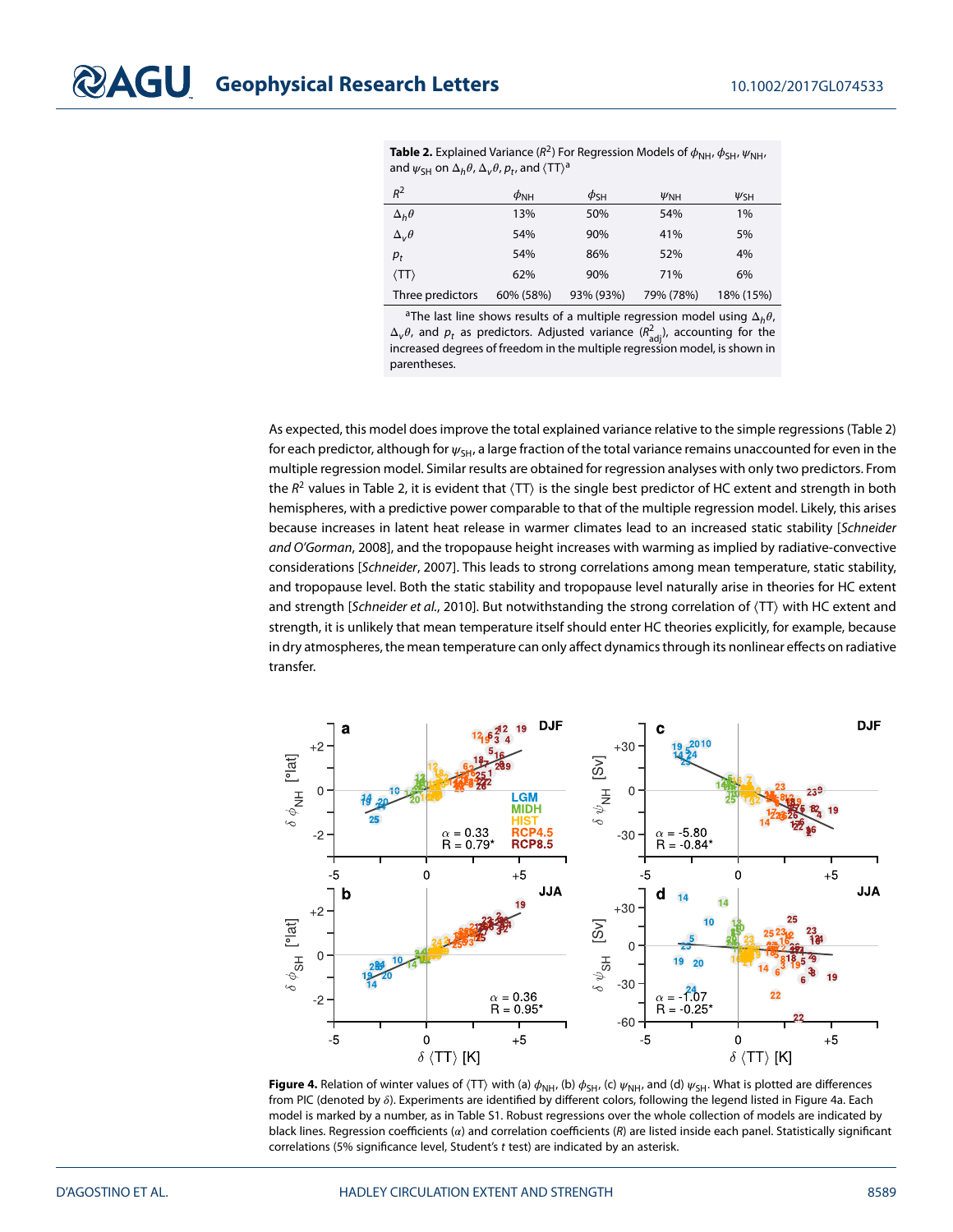## **4. Conclusions**

We investigated the HC extent and strength in a wide range of PMIP3 and CMIP5 climate simulations, ranging from LGM to RCP8.5 experiments. The wide range of climate variations allowed us to extract robust results on HC variations, including the GHG induced changes on which previous studies have focused [Lu et al., [2007;](#page-5-1) Seo et al., [2014\]](#page-6-4).

We found that changes in subtropical static stability, meridional temperature gradients, and tropical tropopause level are all strongly correlated with the tropical mean temperature across models and experiments. Tropical temperature therefore emerged as the best predictor of HC variations across the range of simulations we considered. Consistent with previous studies, we found that the HC widens as the tropical temperature increases, at a rate of ∼0.7∘/K on average. This is of similar magnitude but slightly higher than the rate calculated for the Intergovernmental Panel on Climate Change-Fourth Assessment Report (AR4) high-emission scenario (~0.6°/K) [Lu et al., [2007\]](#page-5-1), but lower than that calculated taking into account only CMIP5 HIST simulations (∼1∘/K) [Adam et al., [2014\]](#page-5-5).

The HC generally weakens with global warming, by up to about 4%/K, which can be compared with the mul-timodel ensemble-mean of 1.2%/K calculated for the AR4 high-emission scenario [Lu et al., [2007;](#page-5-1) Vecchi and Soden, [2007\]](#page-6-13). The weakening occurs in all seasons, but it is more significant in the NH. The HC weakens at a rate of about 6 Sv/K and 2 Sv/K in the NH winter and summer, respectively, but by only 1 Sv/K and 0.8 Sv/K in the SH winter and summer. The relatively small HC strength change in the SH hides substantial variations across models: about half of the models show a strengthening and half a weakening of the SH HC. Some of the scatter across models depends on the degree of compensation between effects of changes in the subtropical static stability and in the near-surface meridional potential temperature contrast, which decreases in most models but increases in some. However, even the multiple regression model accounts for only a small fraction of the variations across models. This suggests that other factors than those we considered are important for accounting for the variations in SH HC strength and its scatter across models.

Our analysis suggests that subtropical static stability changes, which correlate strongly with tropical and global mean surface temperature changes, account for the most of the HC changes. Tropical temperature therefore emerges as a good predictor in these climate change experiments. However, in other climate changes, for example, in which mean temperature changes and changes in meridional temperature gradients decouple, the meridional temperature gradient and other factors may exert a greater independent influence on the HC.

## **References**

<span id="page-5-5"></span>Adam, O., T. Schneider, and N. Harnik (2014), Role of changes in mean temperatures versus temperature gradients in the recent widening of the Hadley circulation, J. Clim., 27(19), 7450–7461.

<span id="page-5-3"></span>Birner, T. (2010), Recent widening of the tropical belt from global tropopause statistics: Sensitivities, J. Geophys. Res., 115, D23109, doi[:10.1029/2010JD014664.](http://dx.doi.org/10.1029/2010JD014664)

<span id="page-5-14"></span>Braconnot, P., et al. (2007), Results of PMIP2 coupled simulations of the Mid-Holocene and Last Glacial Maximum—Part 1: Experiments and large-scale features, Clim. Past, 3, 261–277.

<span id="page-5-12"></span>Chiang, J. C., and A. R. Friedman (2012), Extratropical cooling, interhemispheric thermal gradients, and tropical climate change, Annu. Rev. Earth Planet. Sci., 40, 383–412.

<span id="page-5-6"></span>D'Agostino, R., and P. Lionello (2017), Evidence of global warming impact on the evolution of the Hadley circulation in ECMWF centennial reanalyses, Clim. Dyn., 48(9–10), 3047–3060.

<span id="page-5-4"></span>Davis, S. M., and K. H. Rosenlof (2012), A multidiagnostic intercomparison of tropical-width time series using reanalyses and satellite observations, J. Clim., 25(4), 1061–1078.

<span id="page-5-13"></span><span id="page-5-0"></span>Diaz, H. F., and R. S. Bradley (2004), The Hadley Circulation: Present, Past, and Future, Springer, Netherlands.

Frierson, D. M., J. Lu, and G. Chen (2007), Width of the Hadley cell in simple and comprehensive general circulation models, Geophys. Res. Lett., 34, L18804, doi[:10.1029/2007GL031115.](http://dx.doi.org/10.1029/2007GL031115)

<span id="page-5-8"></span>Held, I. M. (2000), The general circulation of the atmosphere. paper presented at 2000 Program in Geophysical Fluid Dynamics, Woods Hole Oceanographic Institution, Woods Hole, Mass.

<span id="page-5-15"></span><span id="page-5-7"></span><span id="page-5-2"></span>Held, I. M., and A. Y. Hou (1980), Nonlinear axially symmetric circulations in a nearly inviscid atmosphere, J. Atmos. Sci., 37(3), 515–533. Hu, Y., and Q. Fu (2007), Observed poleward expansion of the Hadley circulation since 1979, Atmos. Chem. Phys., 7(19), 5229–5236. Huber, P. (1981), Robust Statistics, 308 pp., John Wiley, New York.

<span id="page-5-11"></span>Kitoh, A., H. Endo, K. Krishna Kumar, I. F. Cavalcanti, P. Goswami, and T. Zhou (2013), Monsoons in a changing world: A regional perspective in a global context, J. Geophys. Res. Atmos., 118, 3053–3065, doi[:10.1002/jgrd.50258.](http://dx.doi.org/10.1002/jgrd.50258)

<span id="page-5-9"></span>Korty, R. L., and T. Schneider (2008), Extent of Hadley circulations in dry atmospheres, Geophys. Res. Lett., 35, L23803, doi[:10.1029/2008GL035847.](http://dx.doi.org/10.1029/2008GL035847)

<span id="page-5-10"></span>Levine, X. J., and T. Schneider (2015), Baroclinic eddies and the extent of the Hadley circulation: An idealized GCM study, J. Atmos. Sci., 72, 2744–2761.

<span id="page-5-1"></span>Lu, J., G. A. Vecchi, and T. Reichler (2007), Expansion of the Hadley cell under global warming, Geophys. Res. Lett., 34, L06805, doi[:10.1029/2006GL028443.](http://dx.doi.org/10.1029/2006GL028443)

#### **Acknowledgments**

This study has been funded by University of Salento, joined by CMCC within the PhD school in Ecology and Climate Change and by the JPI Climate-Belmont Forum project "PaCMEDy" [\(http://www.jpi-climate.eu/](http://www.jpi-climate.eu/2015projects/pacmedy) [2015projects/pacmedy\)](http://www.jpi-climate.eu/2015projects/pacmedy). The CMIP5 and PMIP3 data have been analyzed using GOAT (Geophysical Observations Analysis Tool, [www.goat-geo.org\)](http://www.goat-geo.org).